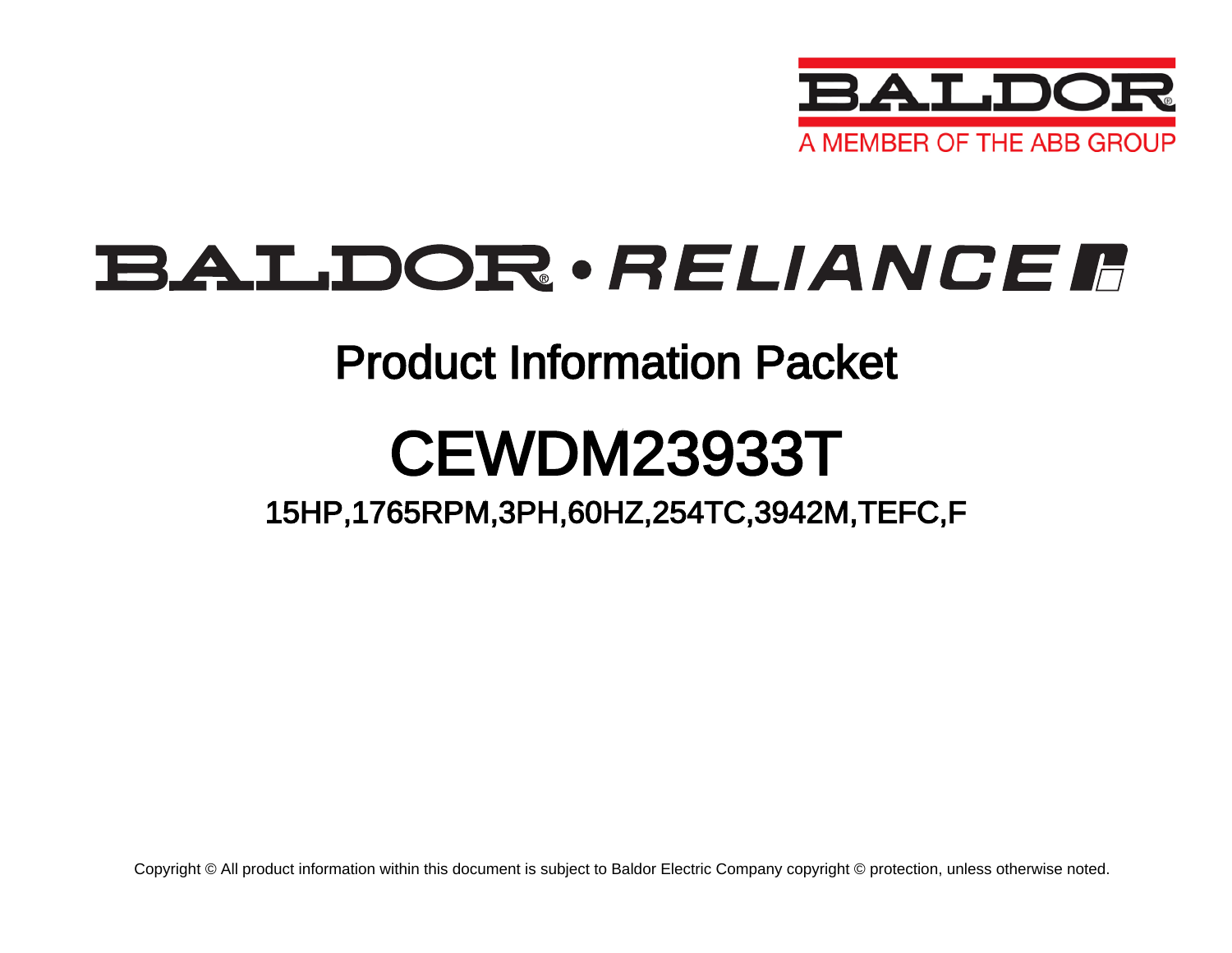#### BALDOR · RELIANCE F Product Information Packet: CEWDM23933T - 15HP,1765RPM,3PH,60HZ,254TC,3942M,TEFC,F

| <b>Part Detail</b> |                             |                  |                |             |          |                      |            |  |
|--------------------|-----------------------------|------------------|----------------|-------------|----------|----------------------|------------|--|
| Revision:          | <b>AD</b>                   | Status:          | PRD/A          | Change #:   |          | Proprietary:         | No         |  |
| Type:              | AC                          | Prod. Type:      | 3942M          | Elec. Spec: | 39WGW595 | CD Diagram:          | CD0005     |  |
| Enclosure:         | <b>TEFC</b>                 | Mfg Plant:       |                | Mech. Spec: | 39R098   | Layout:              | 39LYR098   |  |
| Frame:             | 254TC                       | Mounting:        | F <sub>1</sub> | Poles:      | 04       | <b>Created Date:</b> |            |  |
| Base:              | <b>RG</b>                   | <b>Rotation:</b> | R              | Insulation: |          | Eff. Date:           | 07-21-2014 |  |
| Leads:             | 9#12<br><b>Replaced By:</b> |                  |                |             |          |                      |            |  |
| Literature:        |                             | Elec. Diagram:   |                |             |          |                      |            |  |

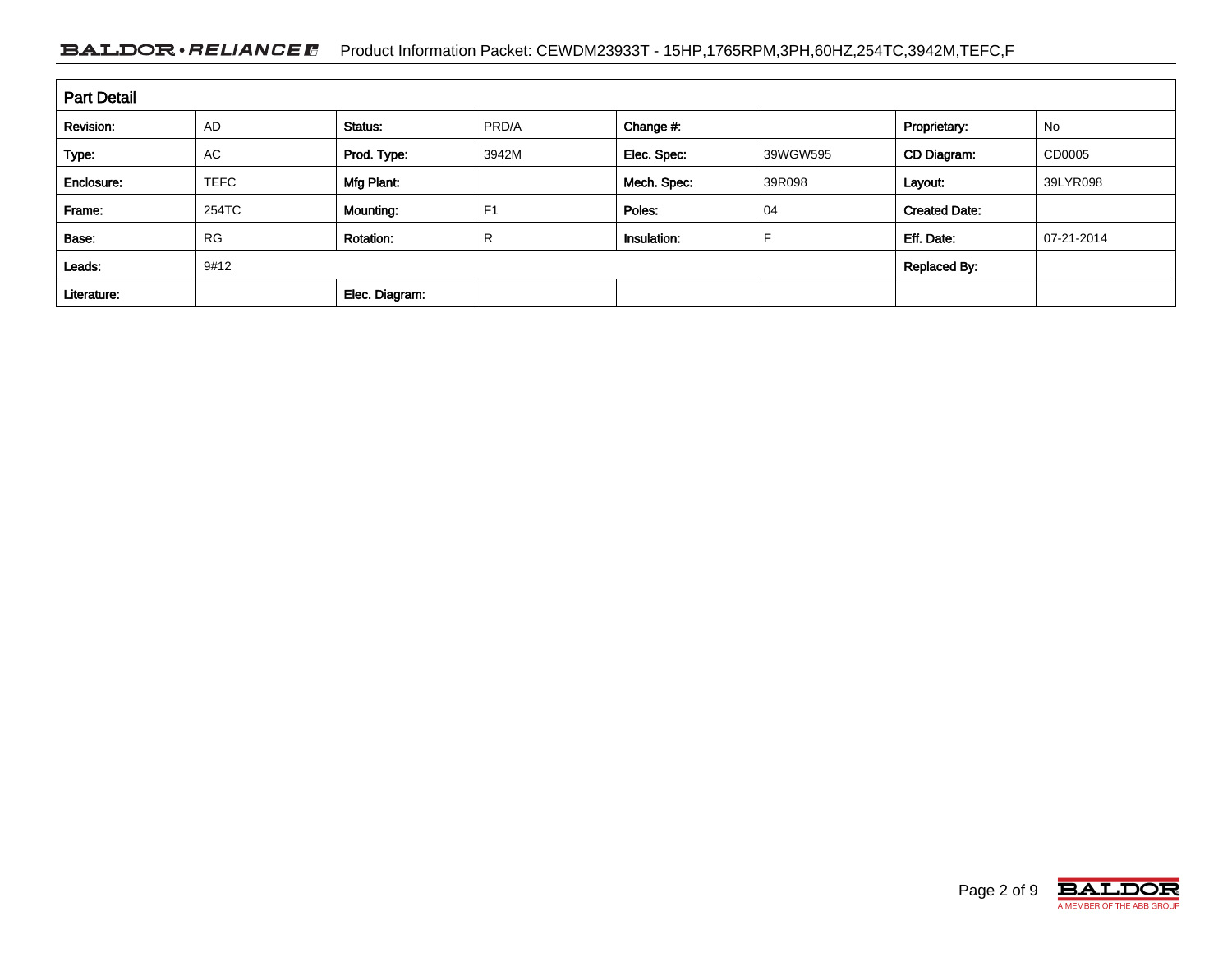#### BALDOR · RELIANCE F Product Information Packet: CEWDM23933T - 15HP,1765RPM,3PH,60HZ,254TC,3942M,TEFC,F

| Nameplate NP1669E |              |                |      |            |   |              |             |  |  |
|-------------------|--------------|----------------|------|------------|---|--------------|-------------|--|--|
| CAT.NO.           | CEWDM23933T  |                |      |            |   |              |             |  |  |
| SPEC.             | 39R098W595G1 |                |      |            |   |              |             |  |  |
| HP                | 15           |                |      |            |   |              |             |  |  |
| <b>VOLTS</b>      | 230/460      |                |      |            |   |              |             |  |  |
| <b>AMP</b>        | 36/18        |                |      |            |   |              |             |  |  |
| <b>RPM</b>        | 1765         |                |      |            |   |              |             |  |  |
| <b>FRAME</b>      | 254TC        | HZ             | 60   | PH         | 3 |              |             |  |  |
| SER.F.            | 1.15         | <b>CODE</b>    | H    | <b>DES</b> | B | <b>CLASS</b> | $\mathsf F$ |  |  |
| NEMA-NOM-EFF      | 92.4         | PF             | 84   |            |   |              |             |  |  |
| <b>RATING</b>     | 40C AMB-CONT |                |      |            |   |              |             |  |  |
| cc                | 010A         | USABLE AT 208V | 36   |            |   |              |             |  |  |
| DE                | 6309         | <b>ODE</b>     | 6208 |            |   |              |             |  |  |
| <b>ENCL</b>       | <b>TEFC</b>  | SN             |      |            |   |              |             |  |  |
| <b>BLANK</b>      |              |                |      |            |   |              |             |  |  |

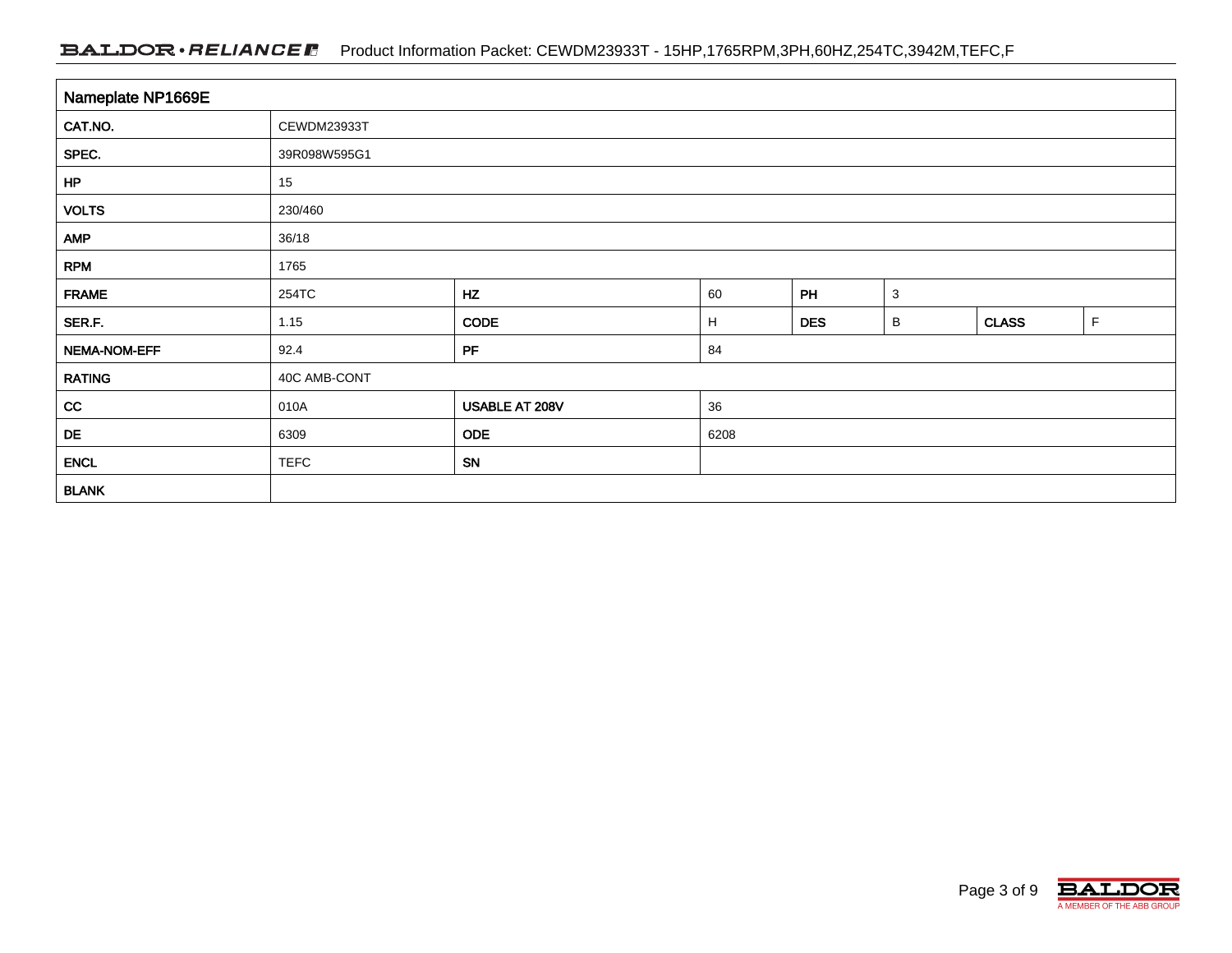| <b>Parts List</b>  |                                          |          |  |  |  |  |
|--------------------|------------------------------------------|----------|--|--|--|--|
| <b>Part Number</b> | Description                              | Quantity |  |  |  |  |
| SA084713           | SA 39R098W595G1                          | 1.000 EA |  |  |  |  |
| RA077873           | RA 39R098W595G1                          | 1.000 EA |  |  |  |  |
| S/P107-000-005     | SUPER-E PROC'S(254/6 FR.) ZK PLANT - POL | 1.000 EA |  |  |  |  |
| MJ5002A01          | SILICON RUBBER SEALANT, 732CL 10.3 OZ TU | 0.025 EA |  |  |  |  |
| <b>HA6016WP</b>    | ADAPTER, CONDUT BOX, W/WHITE EPOXY, PRIM | 1.000 EA |  |  |  |  |
| 09GS1006           | GASKET, CONDUIT BOX, NEOP-1/16 THICK-BLA | 1.000 EA |  |  |  |  |
| 09CB3002A01P       | CB MACH - 1.25 N.P.T. LEAD HOLE W/EPOXY  | 1.000 EA |  |  |  |  |
| 51XW2520A12        | .25-20 X .75, TAPTITE II, HEX WSHR SLTD  | 2.000 EA |  |  |  |  |
| HW1001A25          | LOCKWASHER 1/4, ZINC PLT .493 OD, .255 I | 2.000 EA |  |  |  |  |
| WD1000B17          | T&B CX35TN TERMINAL                      | 1.000 EA |  |  |  |  |
| 11XW1032G06        | 10-32 X .38, TAPTITE II, HEX WSHR SLTD U | 1.000 EA |  |  |  |  |
| 39EP1100A08WP      | FR ENDPLATE, MACH W/WHITE EPOXY, PRIMED  | 1.000 EA |  |  |  |  |
| HW4032A01          | BLACK DRAIN PLUG FOR WASH DOWN MOTORS    | 3.000 EA |  |  |  |  |
| HW5100A08          | W3118-035 WVY WSHR (WB)                  | 1.000 EA |  |  |  |  |
| HW4600B44SP        | V-RING SLINGER 1.500 X 1.810 X 0.280     | 1.000 EA |  |  |  |  |
| HW2502G25          | #303 SS, SQ KEY 3/8 X 2.880              | 1.000 EA |  |  |  |  |
| MJ5001A27          | 32220KN GRAY SEALER *MIN BUY 4 QTS=1GAL  | 0.031 QT |  |  |  |  |
| 39EP1500A04P       | PU ENDPLATE, MACH W/EPOXY PRIMER         | 1.000 EA |  |  |  |  |
| HW4600B53          | SEAL 1.688 X 2.275 X 0.312 SINGLE LIP DB | 1.000 EA |  |  |  |  |
| 10XN2520S28        | 1/4-20X 1 3/4 HEX HD SS X                | 4.000 EA |  |  |  |  |
| HA3154S02          | THRUBOLT STUD 3/8-16 X 15.875 SS         | 4.000 EA |  |  |  |  |
| XY3816S12          | 3/8-16 HEX FINISHED NUT SS               | 8.000 EA |  |  |  |  |
| HA2001B08          | SPL SPACER FOR AIR DEFLECTOR .50 O.D. X  | 3.000 EA |  |  |  |  |
| 09FH4000A23MWP     | FAN COVER, MACH W/WHITE EPOXY            | 1.000 EA |  |  |  |  |

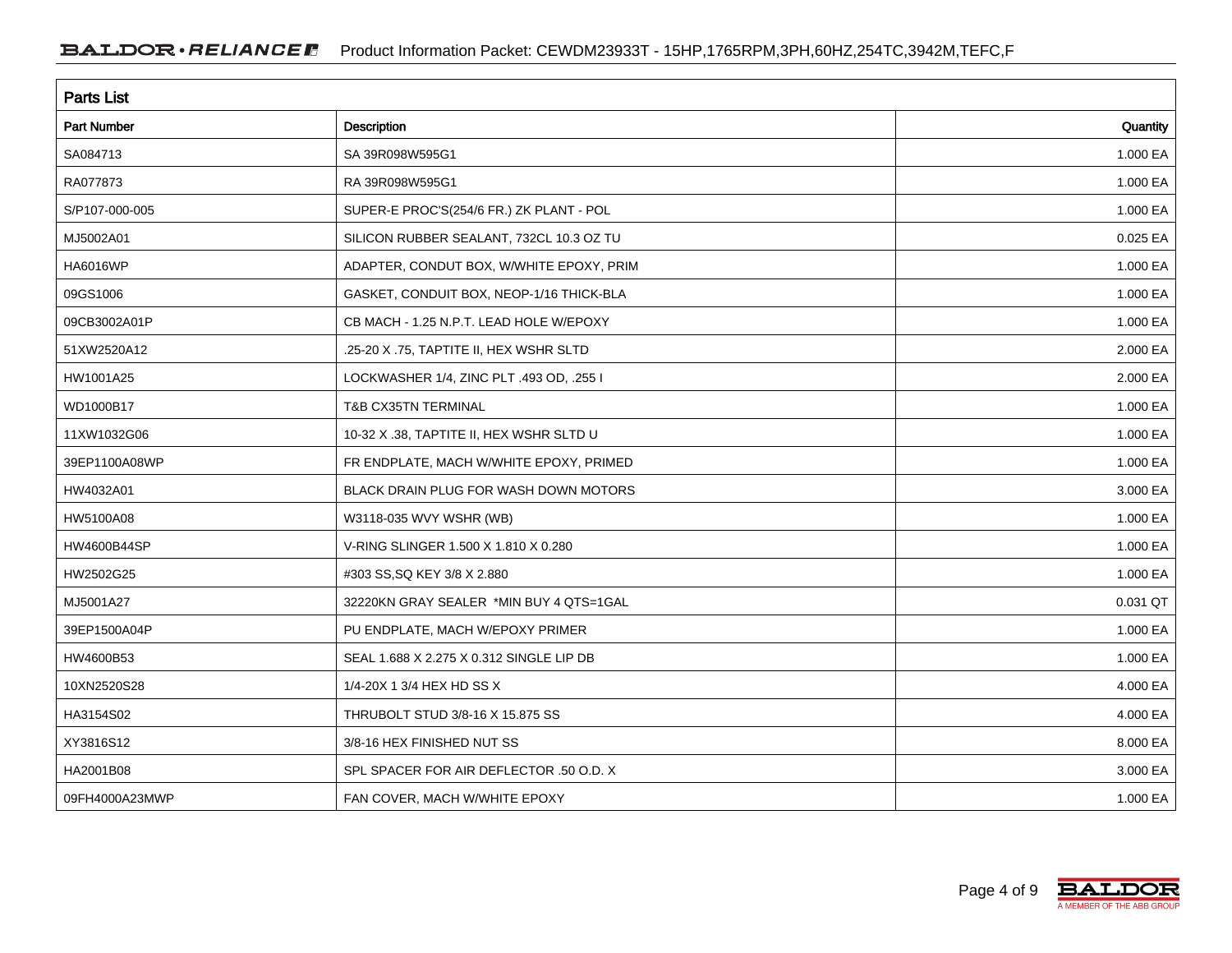| <b>Parts List (continued)</b> |                                             |          |  |  |  |  |
|-------------------------------|---------------------------------------------|----------|--|--|--|--|
| Part Number                   | Description                                 | Quantity |  |  |  |  |
| 10XN2520S16                   | 41/4-20 X 1 HEX HEAD SS                     | 3.000 EA |  |  |  |  |
| 09CB3501P                     | CONDUIT BOX LID FOR 09CB3001 & 09CB3002     | 1.000 EA |  |  |  |  |
| 12GS1002                      | GASKET, CONDUIT BOX LID, NEOP               | 1.000 EA |  |  |  |  |
| 19XT2520S12                   | 1/4-20X3/4 HWH NO SLOT TY.23 18-8 S.S.      | 2.000 EA |  |  |  |  |
| HW1001S25                     | WASHER, 1/4 SPLT LK, STAINLESS STEEL        | 2.000 EA |  |  |  |  |
| HW4600B44SP                   | V-RING SLINGER 1.500 X 1.810 X 0.280        | 1.000 EA |  |  |  |  |
| LB1115N                       | LABEL, LIFTING DEVICE (ON ROLLS)            | 1.000 EA |  |  |  |  |
| LB1164                        | LABEL, WARNING AND DRAIN                    | 1.000 EA |  |  |  |  |
| MJ1000A75                     | GREASE, POLYREX EM EXXON (USe 4824-15A)     | 0.085 LB |  |  |  |  |
| HW4032A01                     | BLACK DRAIN PLUG FOR WASH DOWN MOTORS       | 3.000 EA |  |  |  |  |
| 51XB1214A20                   | 12-14X1.25 HXWSSLD SERTYB                   | 1.000 EA |  |  |  |  |
| MG1025W01                     | RAL9003, SIGNAL WHITE, GLOSS 85             | 0.050 GA |  |  |  |  |
| 85XU0407S04                   | 4X1/4 U DRIVE PIN STAINLESS                 | 2.000 EA |  |  |  |  |
| <b>LB1119N</b>                | <b>WARNING LABEL</b>                        | 1.000 EA |  |  |  |  |
| 09FN3001D01SP                 | EXTERNAL FAN, PLASTIC                       | 1.000 EA |  |  |  |  |
| HW2500A25                     | WOODRUFF KEY USA #1008 #BLOW CARBON STEE    | 1.000 EA |  |  |  |  |
| LC0005                        | CONN.DIA., TY M, 9-LD, DUAL VOLT, REVERSING | 1.000 EA |  |  |  |  |
| NP1669E                       | SS WD SUPER-E UL CSA CC REV MTG             | 1.000 EA |  |  |  |  |
| 40PA1000                      | PACKAGING GROUP                             | 1.000 EA |  |  |  |  |
| MN416A01                      | TAG-INSTAL-MAINT no wire (1200/bx) 11/14    | 1.000 EA |  |  |  |  |
| HA5027A01                     | HA4066A01 T-DRAIN X2 BAGGED                 | 1.000 EA |  |  |  |  |
| 09GS1017                      | GASKET, CONDUIT BOX, .125 THICK BLACK NE    | 1.000 EA |  |  |  |  |

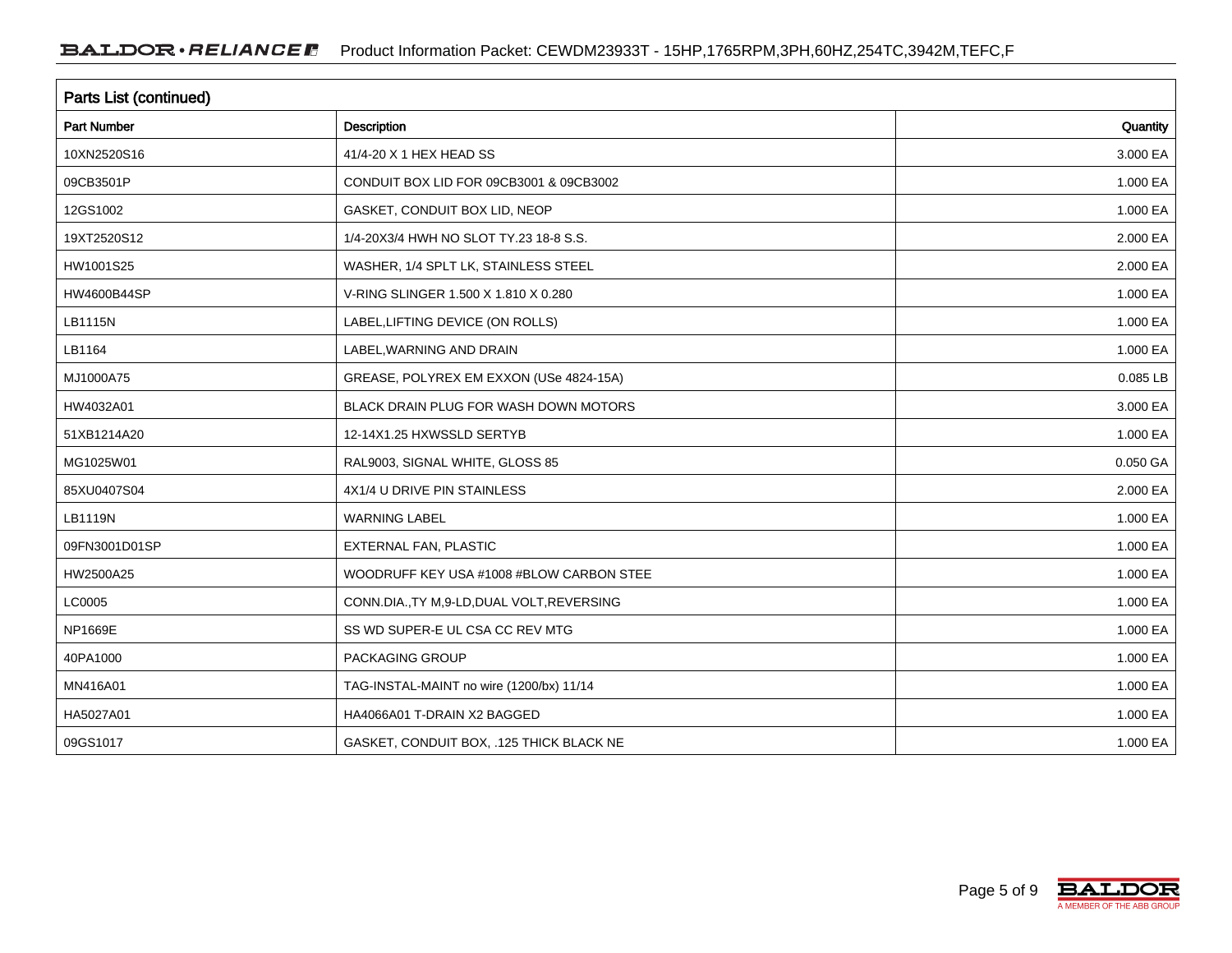#### **AC Induction Motor Performance Data**

Record # 12820 - Typical performance - not guaranteed values

| Winding: 39WGW595-R001  |                | <b>Type: 3942M</b> |                                                 |                         | <b>Enclosure: TEFC</b> |                 |  |
|-------------------------|----------------|--------------------|-------------------------------------------------|-------------------------|------------------------|-----------------|--|
|                         | Nameplate Data |                    | 460 V, 60 Hz:<br><b>High Voltage Connection</b> |                         |                        |                 |  |
| Rated Output (HP)<br>15 |                |                    |                                                 | Full Load Torque        |                        | 45 LB-FT        |  |
| <b>Volts</b>            |                | 230/460            | <b>Start Configuration</b>                      |                         |                        | direct on line  |  |
| <b>Full Load Amps</b>   |                | 36/18              |                                                 | <b>Breakdown Torque</b> |                        | 143 LB-FT       |  |
| R.P.M.                  |                | 1765               | Pull-up Torque                                  |                         |                        | <b>75 LB-FT</b> |  |
| Hz                      | 60             | Phase              | 3                                               | Locked-rotor Torque     |                        | 88 LB-FT        |  |
| NEMA Design Code<br>B   |                | <b>KVA Code</b>    | H.                                              | <b>Starting Current</b> |                        | 125 A           |  |
| Service Factor (S.F.)   | 1.15           |                    |                                                 | No-load Current         |                        | 6.95 A          |  |
| NEMA Nom. Eff.          | 92.4           | Power Factor       | 84                                              | Line-line Res. @ 25°C   |                        | $0.577 \Omega$  |  |
| <b>Rating - Duty</b>    | 40C AMB-CONT   |                    | Temp. Rise @ Rated Load                         |                         | $60^{\circ}$ C         |                 |  |
| S.F. Amps               |                |                    |                                                 | Temp. Rise @ S.F. Load  |                        | $72^{\circ}$ C  |  |
|                         |                |                    |                                                 | Rotor inertia           |                        | 1.84 LB-FT2     |  |

#### Load Characteristics 460 V, 60 Hz, 15 HP

| % of Rated Load | 25   | 50   | 75   | 100  | 125  | 150  | S.F. |
|-----------------|------|------|------|------|------|------|------|
| Power Factor    | 49   | 74   | 81   | 86   | 88   | 89   | 87   |
| Efficiency      | 87.9 | 92.1 | 93   | 92.8 | 92.3 | 91.5 | 92.5 |
| Speed           | 1792 | 1784 | 1776 | 1766 | 1759 | 1750 | 1762 |
| Line amperes    | 7.9  | 10.5 | 13.7 | 17.2 | 21   | 25   | 19.5 |

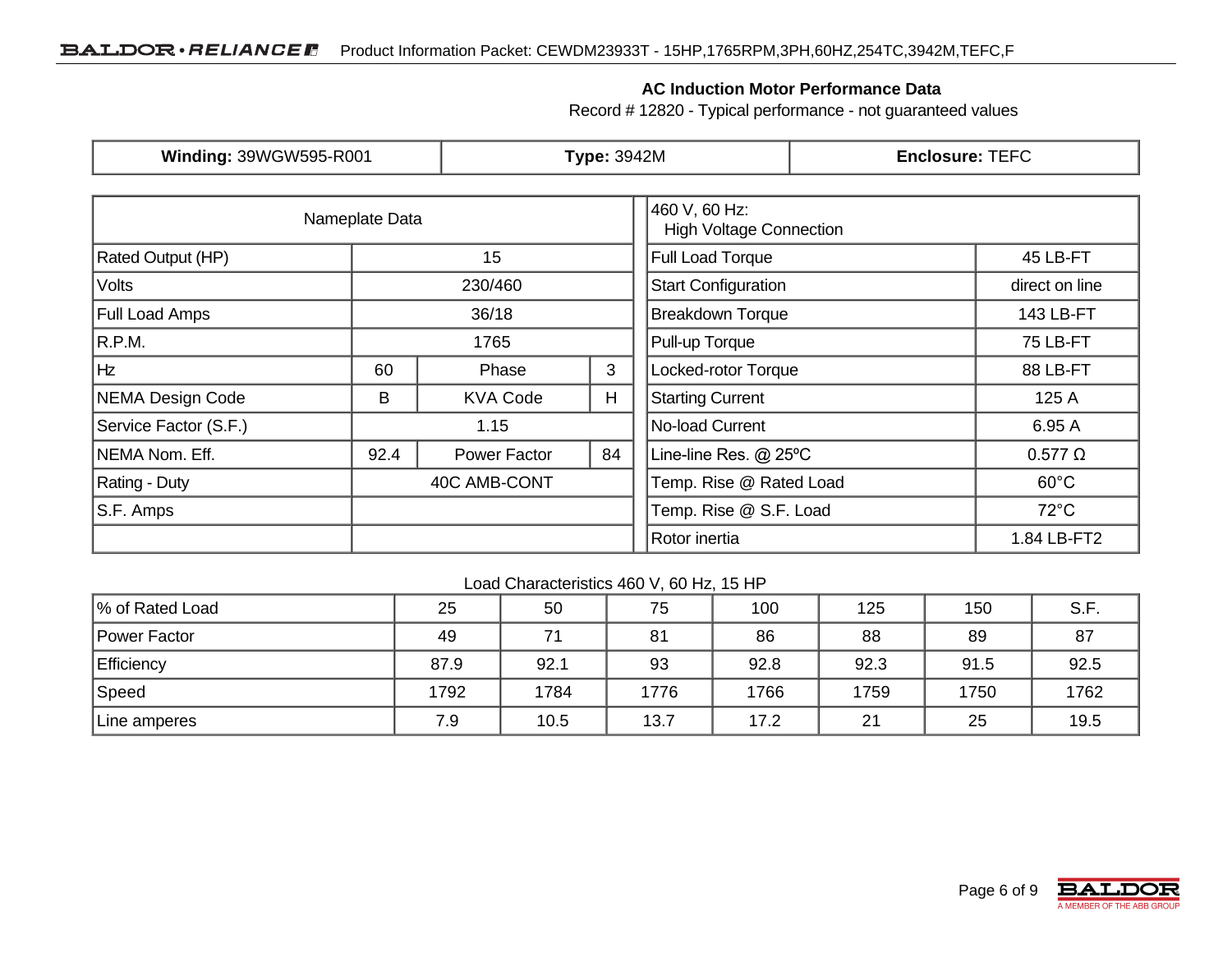

Performance Graph at 460V, 60Hz, 15.0HP Typical performance - Not guaranteed values

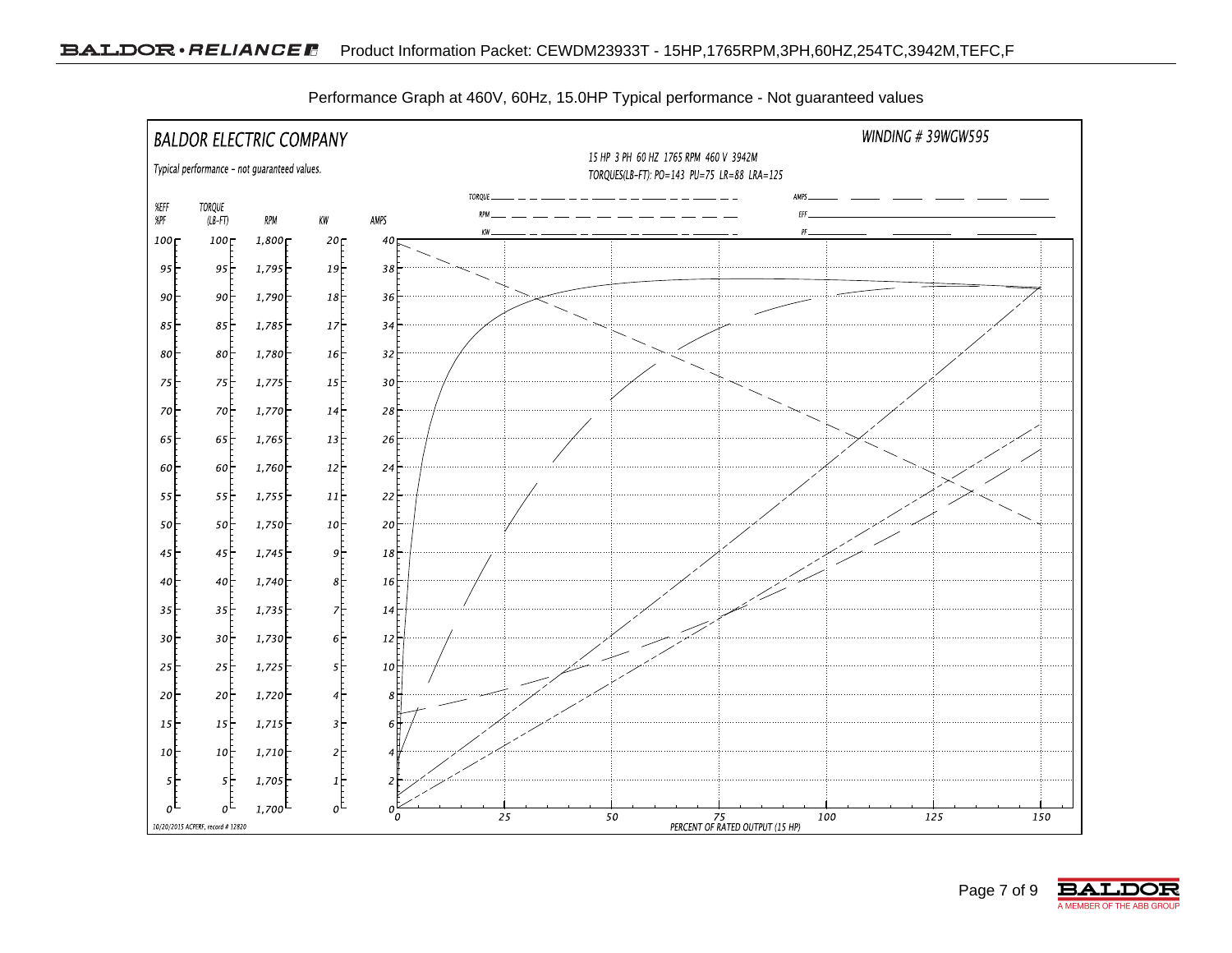